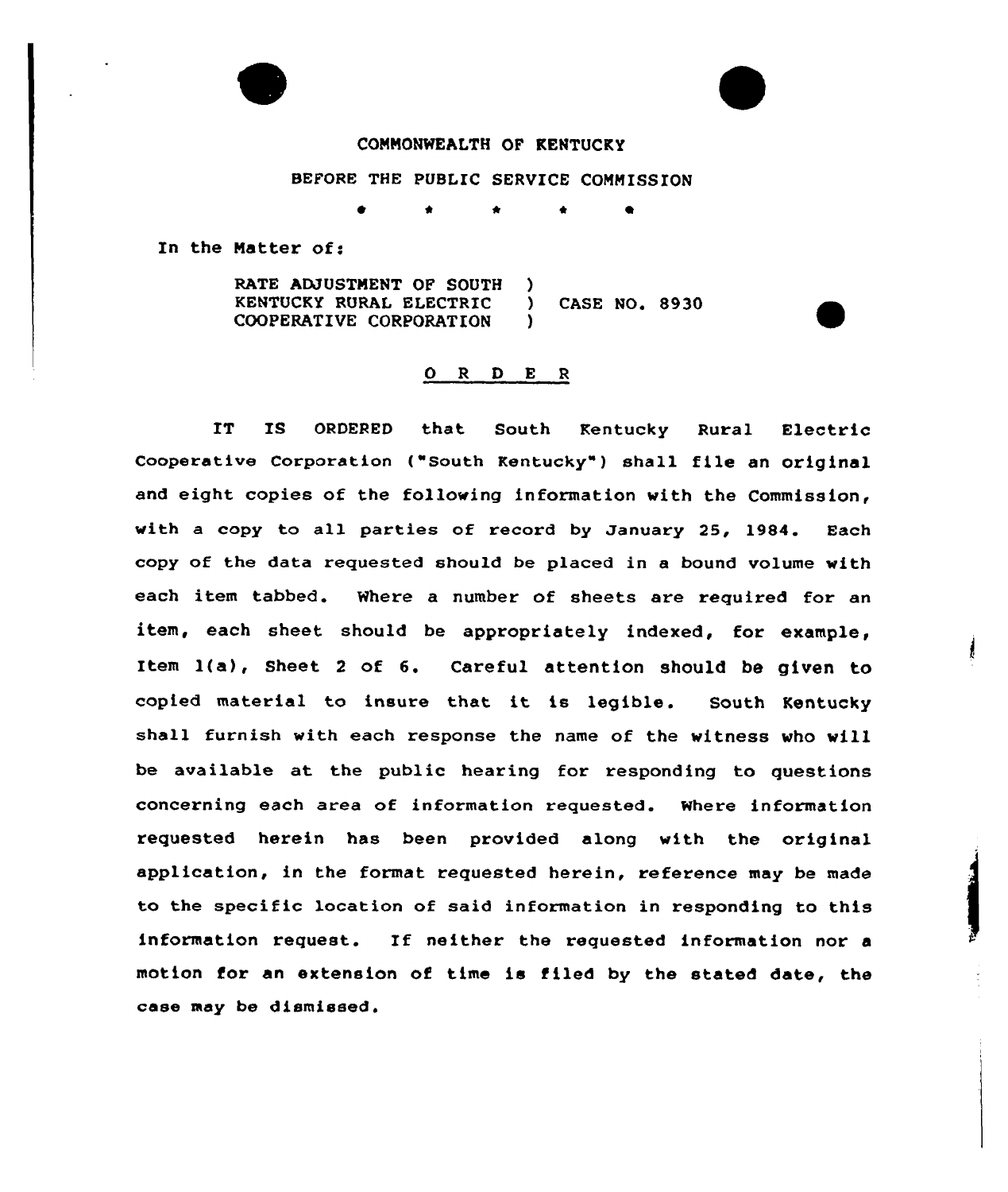1. Provide an explanation of the derivation of the rate per CATV pole attachment used to determine the pro forma level of revenue from joint pole attachments in adjustment number 3.

2. Provide a more complete explanation of the longevity increases granted by South Kentucky and referred to in adjustment number 5. Provide a schedule showing the increases granted and the number of years of service required for the increase.

3. Provide <sup>a</sup> detailed analysis of all benefits provided to employees of South Kentucky including the itemized cost of each benefit and the average annual cost of benefits per employee. Provide this data by employee classification.

4. South Kentucky has requested net operating income of \$ 2,317,283, provide an explanation of the basis for the revenue requirements (TIER, Rate of Return, etc.)

5. In its Order of October 24, 1983, in Case No. 8778/ Adjustment of Rates of Salt River Rural Electric Cooperative Corporation, the Commission stated that it is reconsidering its policy of allowing, for rate-making purposes, the interest on debt drawn down after the end of the test year and that any utility requesting such treatment of interest expense will have to prove the necessity of such treatment. Provide a detailed explanation of why South Kentucky should be allowed such treatment without any recognition of the additional revenues and expenses associated with the facilities constructed with these additional funds.

6. It is stated in adjustment 10 that South Kentucky has made certain changes to its pension program, one of which is the

 $-2-$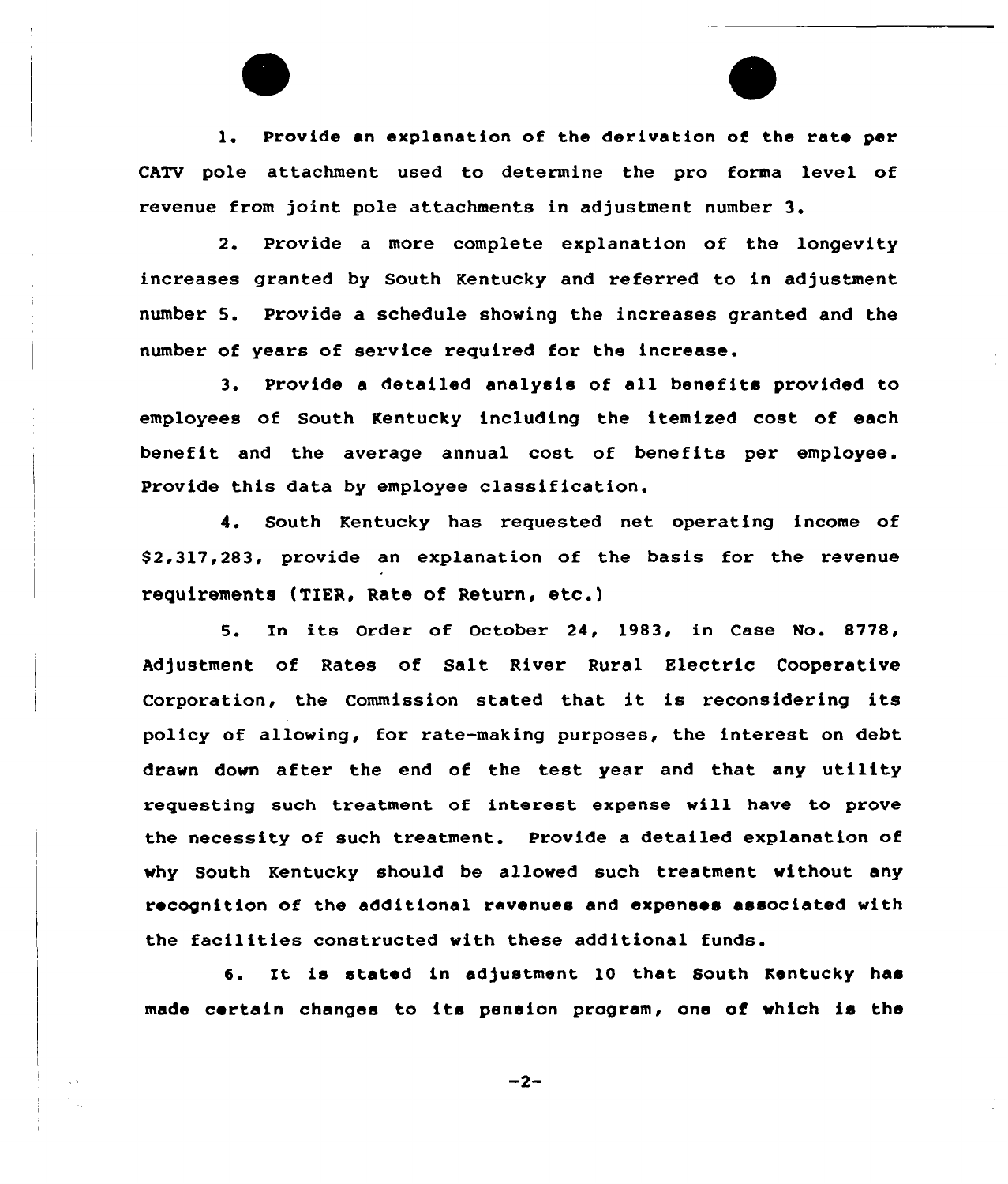addition of a cost of living adjustment to the present retirement income level. Provide the following concerning this change:

a) The major factors influencing the decision to add a cost of living adjustment.

b) The calculations used to determine the S150,319 cost of the adjustment.

c) The reasons behind the proposal to amortize the cost over a 10-year period versus some other period.

7. South Kentucky, in adjustment 12 has proposed an expense reduction of \$64,972 related to the installation of an in-house computer system. Provide the calculations and assumptions used to estimate the expense adjustment.

8. Provide an explanation of the basis for using <sup>a</sup> 5-year amortization period for the costs associated with the action brought against the utility and the consultant expense related to the installation of the computer as mentioned in adjustments 16 and 17.

9. Adjustment 18 which is related to the amortization of expenses in connection with a legal action against South Kentucky include S16,060 paid during the 13-month period preceding the test period. Provide a complete explanation of how this item relates to the legal action during the test period and why the Commission should include this out of the test-period expense.

10. Provide a brief explanation of the change in account 391 - Office Furniture and Equipment between the test year and the preceeding 12-month period.

 $-3-$ 

 $\frac{1}{4}$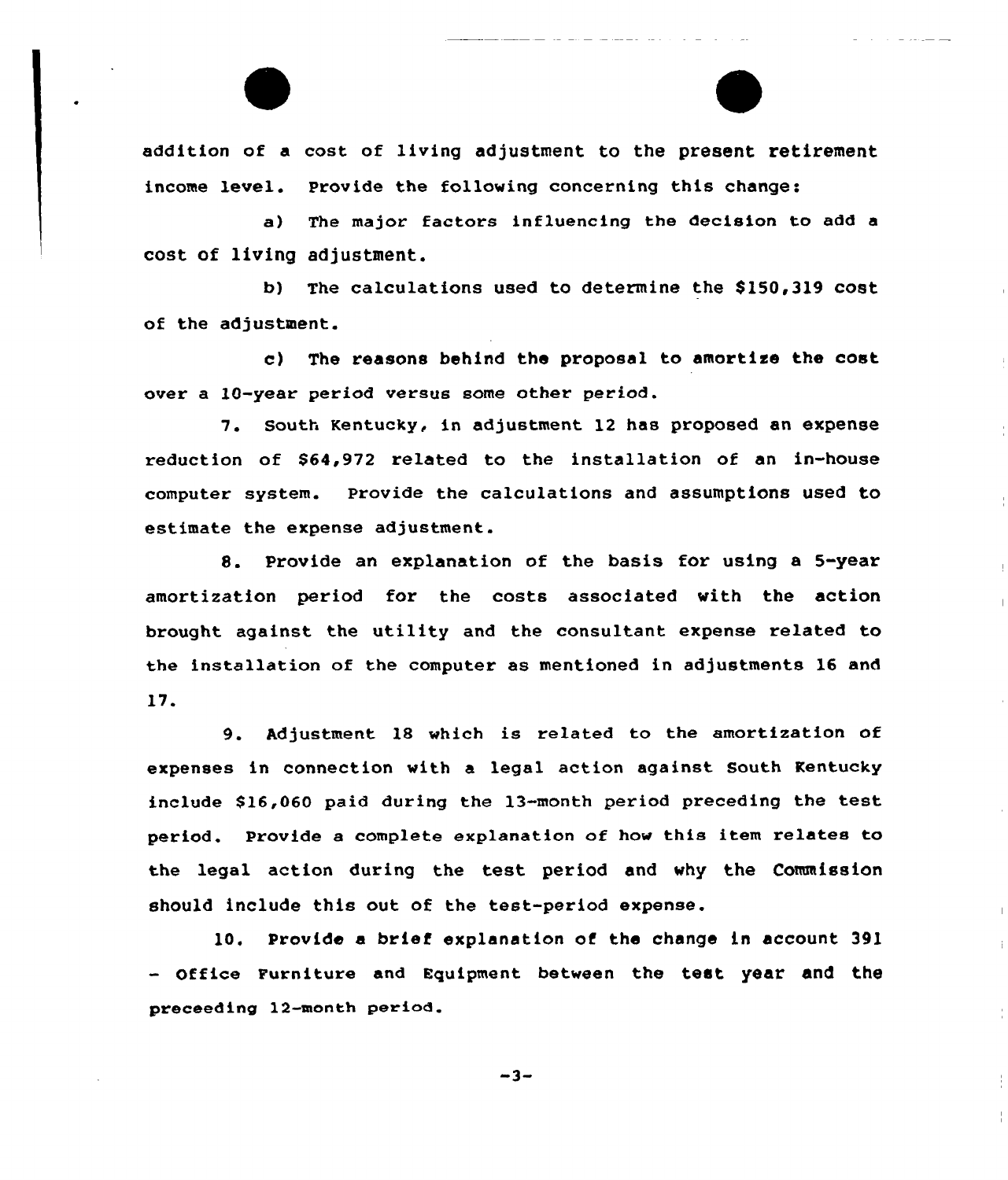11. Provide <sup>a</sup> thorough explanation of the incentive awards granted to the salaried employees during the test year. Include the standards necessary to be met in order to receive a reward, the calculation of the award the savings effected by the three employees who received awards dur'ng the test year.

12. Provide an explanation of why the 12-month period ended April 30, 1983 was used as the test year in this case.

13. Provide an itemized listing of the costs incurred to date for the preparation of this case and an itemized estimate of the total cost to be incurred for this case. Indicate any costs incurred for this case that occurred during the test year. Include the account charged for each amount and a complete narrative explanation of the services provided for the hours billed by each firm or individual rendering services in connection with this case.

14. Provide a copy of the notice from CFC of the change in interest rate of CFC note 9006 on March 1, 1983.

15. Explain the methodology used to allocate the revenue increase to rate and charges of the large power rate class.

16. Does South Kentucky follow the depreciation rates and procedures as described in REA Bulletin 183-1?

17. Provide information for plotting the depreciation guidelines curves in accordance with REA Bulletin 183-1. Furnish the date in the format shown on the attached Format No. 17.

18. Does South Kentucky propose any changes in depreciation rates?

 $-4-$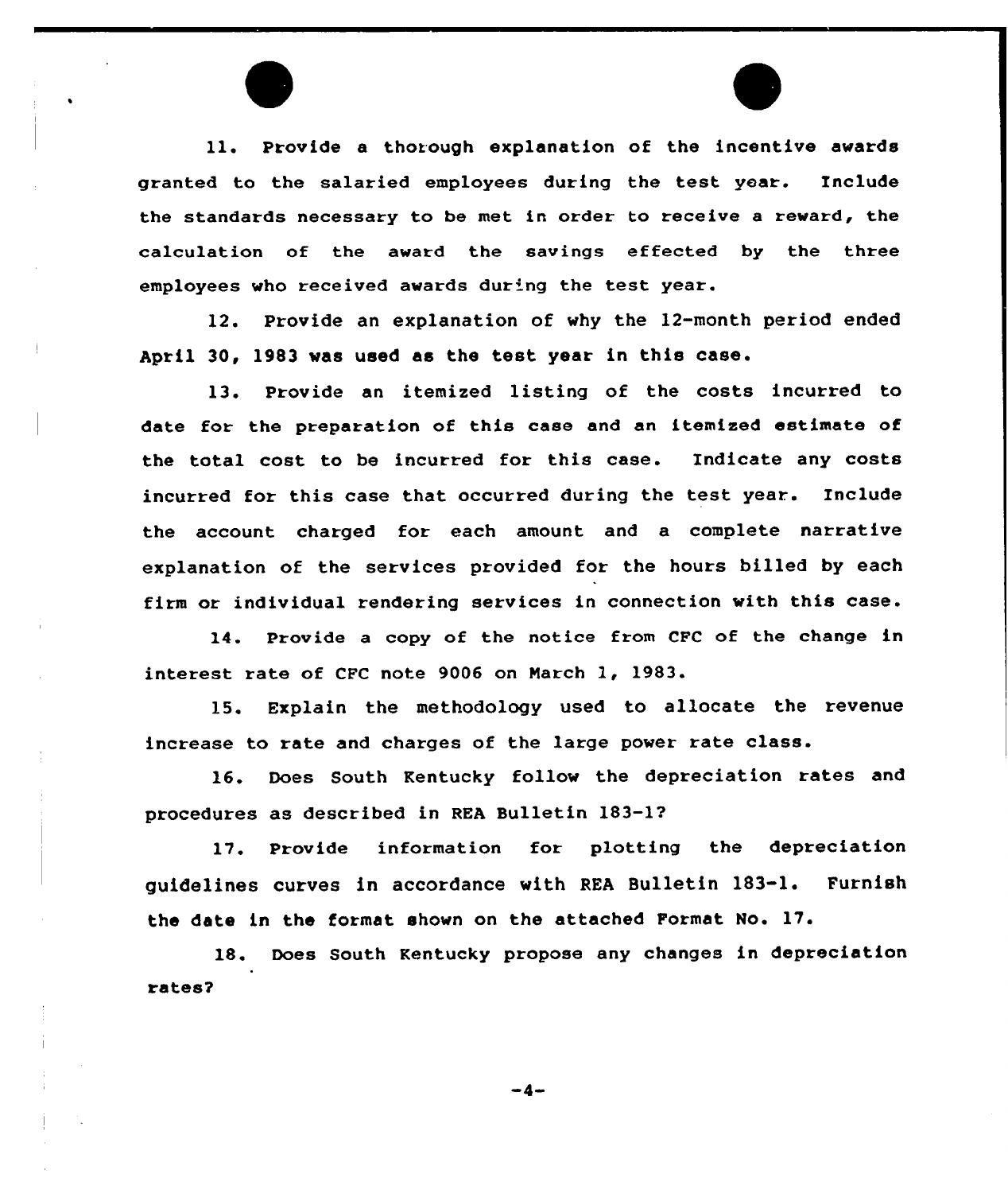



 $\frac{1}{2}$  ,  $\frac{1}{2}$  ,  $\frac{1}{2}$ 

Done at Frankfort, Kentucky, this 12th day of January, 1984. PUBLIC SERVICE COMMISSION

For Commission the

 $\lambda = \sqrt{2}$ 

ATTEST:

Secretary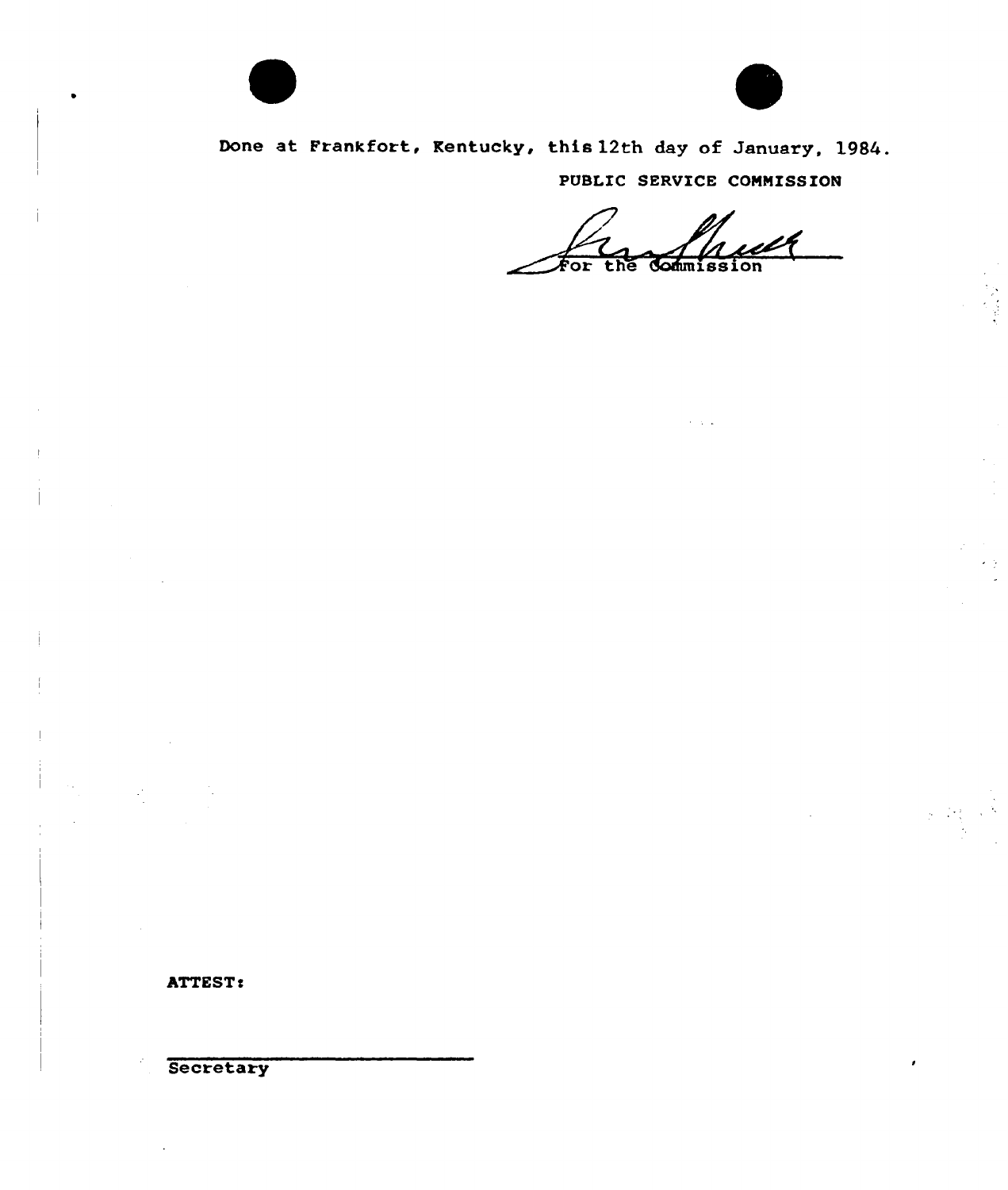| <b>1968</b> | <b>6967</b> | 1970 | <b>IL6I</b> | <b>1972</b> | 1978 | <b>646T</b>          | 1980 | 1861 | <b>7861</b> | December 31.<br>Year Brded                                                         |                                                                       |                                      |
|-------------|-------------|------|-------------|-------------|------|----------------------|------|------|-------------|------------------------------------------------------------------------------------|-----------------------------------------------------------------------|--------------------------------------|
|             |             |      |             |             |      |                      |      |      |             | Distribution<br>Plant in<br>Service<br>$\Xi$                                       |                                                                       |                                      |
|             |             |      |             |             |      | $\pmb{\mathfrak{h}}$ |      |      |             | Accumulated Provision<br>Distribution Plant<br>for Deprectation                    | DEPRECIATION CUTELLINE CURVE<br>REA BULLETIN 183-1<br><b>DATA ROR</b> | South Kentucky RECC<br>Case No. 6930 |
|             |             |      |             |             |      |                      |      |      |             | Reserve<br>Ratio<br>(3)=(2)+(1)<br>$\cdot$                                         |                                                                       |                                      |
|             |             |      |             |             | 1978 | 1979                 | 1980 | 1961 | 7861        | Ratio of Curtent<br>Distribution Plant to<br>Distribution Plant<br>Ten Years Prior |                                                                       | FORMAT 17                            |

 $\begin{array}{c} \rule{6pt}{2.5ex} \rule{0pt}{2.5ex} \rule{0pt}{2.5ex} \rule{0pt}{2.5ex} \rule{0pt}{2.5ex} \rule{0pt}{2.5ex} \rule{0pt}{2.5ex} \rule{0pt}{2.5ex} \rule{0pt}{2.5ex} \rule{0pt}{2.5ex} \rule{0pt}{2.5ex} \rule{0pt}{2.5ex} \rule{0pt}{2.5ex} \rule{0pt}{2.5ex} \rule{0pt}{2.5ex} \rule{0pt}{2.5ex} \rule{0pt}{2.5ex} \rule{0pt}{2.5ex} \rule{0pt}{2.5ex} \rule{0$ 

 $\bar{1}$ 

 $\gamma_4$ 

 $\frac{1}{2}$ 

 $\frac{1}{\sqrt{2}}\sum_{i=1}^{n-1}\frac{1}{\sqrt{2}}\left(\frac{1}{\sqrt{2}}\right)^2\left(\frac{1}{\sqrt{2}}\right)^2.$